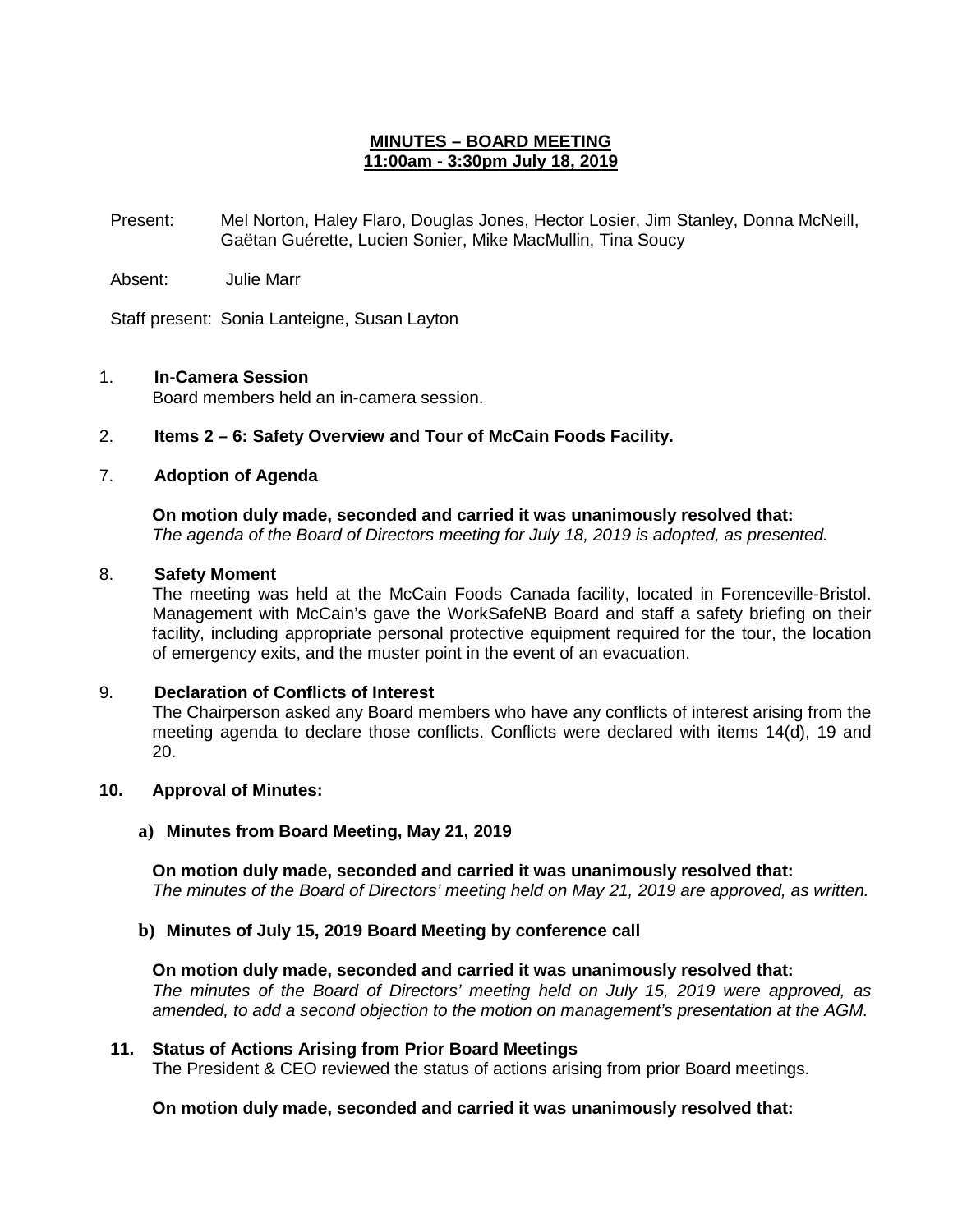*The update on the status of actions arising from prior Board meetings be received for information.* 

# **12. Consent Agenda**

**On motion duly made, seconded and carried it was unanimously resolved that:** The list of signing officers, in item 12(e), for WorkSafeNB be approved, as presented.

#### **On motion duly made, seconded and carried it was unanimously resolved that:**

The updates provided, in items 12(a), 12(b), 12(c) and 12(d), in the Consent Agenda, be received for information.

# **13. Chairperson's Report**

The Chairperson reviewed the status of items under the Board's work plan.

# **14. CEO Report – The President & CEO provided an update on the following :**

- a) Legislative Change: the status of the review of the *Workplace Health, Safety and Compensation Commission and Worker's Compensation Appeals Tribunal Act*;
- b) Q2 Financial estimate;
- c) Scorecard;
- d) The Corporate Secretary gave an overview of the conflict of interest legal opinion and the presentation. The Chairperson was not present for this item.

**On motion duly made, seconded and carried it was unanimously resolved that:** *The conflict of interest legal opinion and the presentation be received for information.* 

**On motion duly made, seconded and carried it was unanimously resolved that:** *The balance of the President & CEO's report be received.*

## 15*.* **AGM Feedback for Discussion**

The Board had a discussion concerning the Annual General Meeting and some of the comments received from stakeholders.

#### **16 Human Resources and Compensation Committee Update**

The Chairperson of the Human Resources and Compensation Committee could not attend, so the President & CEO gave the update in her place. The report included updates on the following items:

- a) A new Health & Safety Specialist has been hired, who has made significant improvements;
- b) The Human Resources and Compensation Committee work plan and;
- c) An update was shared on the organizational transformation.

# **On motion duly made, seconded and carried it was unanimously resolved that:**

*The Human Resources and Compensation Committee report is received for information.*

# **17 Financial and Investment Committee Update**

The Chairperson of this committee provided updates on the following items:

- a) Financial update Q1, 2019;
- b) Update on the Asset Liability Study; and